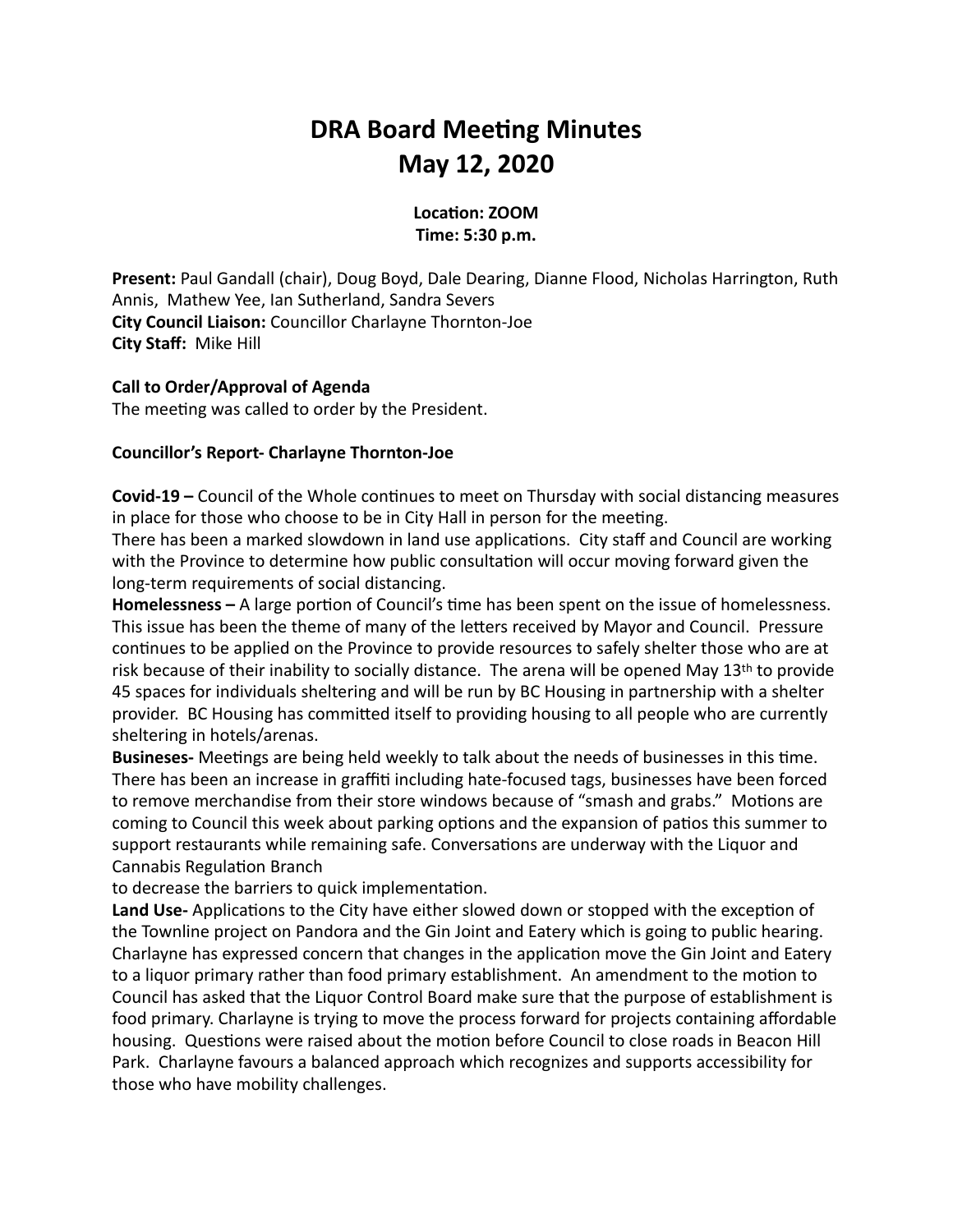**Budget** – Council will be re-examining its budget in August and making decisions regarding which pieces of work can be postponed given the challenges of decreased revenues. **Land Purchase-** The decision by the City to purchase land on Pandora had been made in camera and was somehow leaked to the media. Preliminary discussions about the makeup of the housing component for this property are leaning towards the following mix: 20% shelter rate, 40% below market rate, 40% market rate rental.

Dale expressed gratitude to the Mayor and Council for all the work that has been accomplished to respond effectively in these challenging times.

# **Questions on Downtown Update - Mike Hill**

Mike was away last week and therefore no Downtown Update was produced.

Action: Mike will forward to Sandra when it is ready for distribution.

**Grant Process** – Money is being allocated to support grant proposals focused on recovery from COVID-19 including money for arts and culture.

**Bastian Square Market** – Conversations are underway with merchants to determine how/if the market is going to run this summer. It is unclear at this point whether merchants should be crafting social distancing guidelines or wait for Dr. Henry to issue those guidelines and issue permission. 

**Late Night Advisory Committee** – Staff have been working on drafting guidelines. Money from the Late Night Support Programme has been redeployed to support victims of domestic violence and police staffing needs at the homeless encampments at Topaz Park and Pandora. **Liquor License** – There is an opportunity to shorten the hours at Bartholomew's Pub, moving closing time from 2 a.m. back to 1 a.m.

**CALUC** changes - The process has been deferred to a later time.

# **Business Arising from the Minutes**

**CALUC** process -We are in a holding pattern for now.

By-Election- The by-election is also on pause for now. Given the rules around social distancing it is unclear when it will happen. Doug did send out a list of questions to candidates and had a limited response before the development of COVID-19.

**Telephone Booth** – In order to finish this project, additional funds are needed. Given the challenges of fundraising at the moment this project is on pause as well.

# **Questions on Standing Committee Reports**

**1)** Land Use Committee (LUC)

Report attached. Ian is seeking information about the spending of Community Amenity monies. It is unclear how much has been collected and where those amenities are located in the Downtown. Concerns have also been expressed about the downtown community plan. Ian is comparing the City of Victoria to the City of Vancouver noting differences. 

# **2)** Urban Livability Committee (ULC)

Report attached. Concerns have been expressed by a resident of the Downtown about the noise generated by construction. There are no guidelines for construction companies about how to be good neighbours when undertaking development projects. Mike suggested that this could be a possible piece of work moving forward.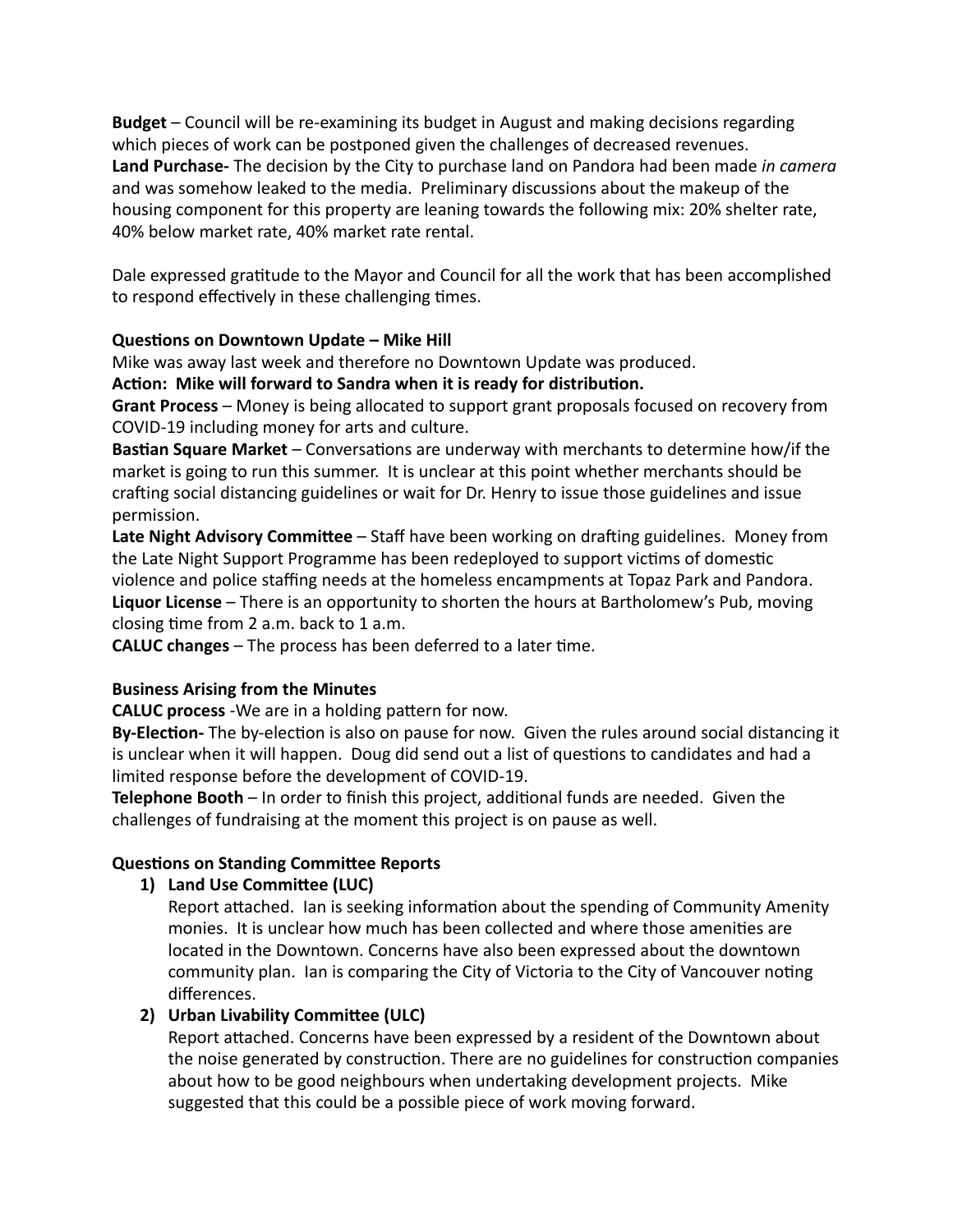Action: The neighbourhood liaison was requested to summarize construction requirements relating to mitigation of neighbourhood impacts for discussion at the **next DRA meeting.** 

Another resident has provided information about an app to help track crime as it occurs downtown. The Board expressed interest in further information.

Action: Sandra will send the link to Board members.

# **3)** Urban Ecology and Agriculture Committee (UEC)

Report attached. Nicholas reported that the garden is open and the water is on. Guidelines on social distancing have been received from the City. The Board discussed the current garden waiver signed by participants and agreed that it should be reexamined in light of COVID-19.

# Action: Nicholas will send the waiver back to Paul for review.

The Coordinator grant terms have been changed so that monies received no longer have to be used solely to pay for the Garden Coordinator. Nicholas expressed a desire to remain within the current practice of using the grant to pay the coordinator and suggested the terms of the employment contract could be looked at when/if the current coordinator leaves.

4) **Communications/Membership Committee (CMC)** Report attached. Doug is looking for items for the newsletter. Action: Board members will forward items to Doug asap.

# **5) Community Engagement Committee (CEC)**

Dale has received feedback on the circulated documents from a number of Board members. The trike project is currently on hold at the moment both because of difficulty purchasing it and also because of the social distancing practices now in place. What Community Engagement looks like going forward is uncertain.

# **External Meeting Reports**

- 1) Victoria Community Association Network (VCAN) Paul Nothing additional to report.
- **2)** Late Night Advisory Committee (LNAC) Nothing additional to report.

# **Election/Terms of Office**

There was some confusion about the terms of office arising out of the AGM. Paul proposed that this item be deferred to the next Board meeting.

Action: Dianne will draft a proposal for discussion.

# **Operations during COVID-19**

The Board agreed to meet by ZOOM on the second Tuesday of June with the goal of having a face-to-face meeting in July.

## **New Business**

**Construction notices-** The value of providing the neighbourhood association with construction notices was raised, given that adjacent property owners are notified directly. It was determined that the new DRA website could accommodate a "community notice board" where these could be posted.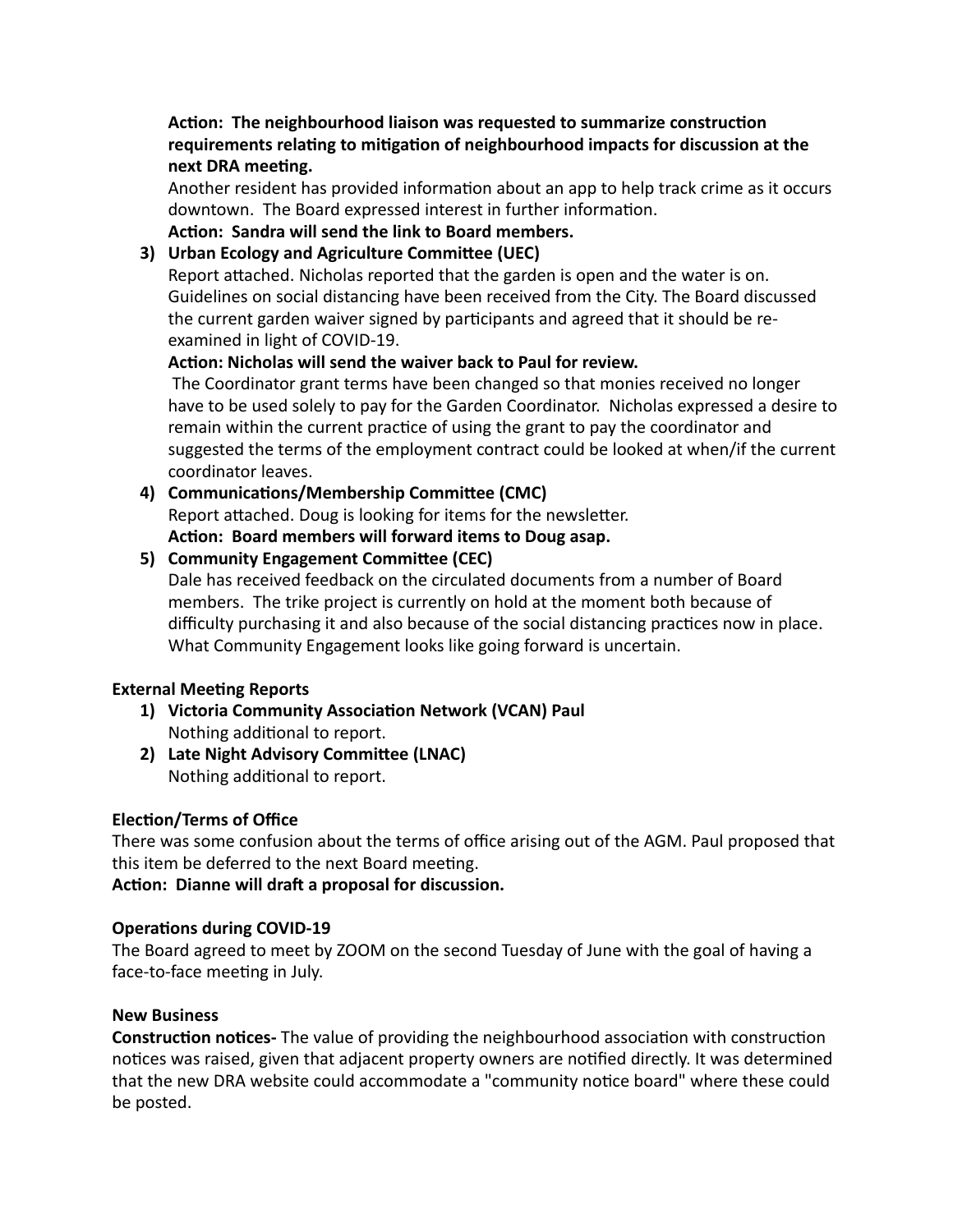Adjournment-The meeting was adjourned at 7:20 p.m.

Next meeting- Tuesday, June 9, 2020, 5:30 p.m. via ZOOM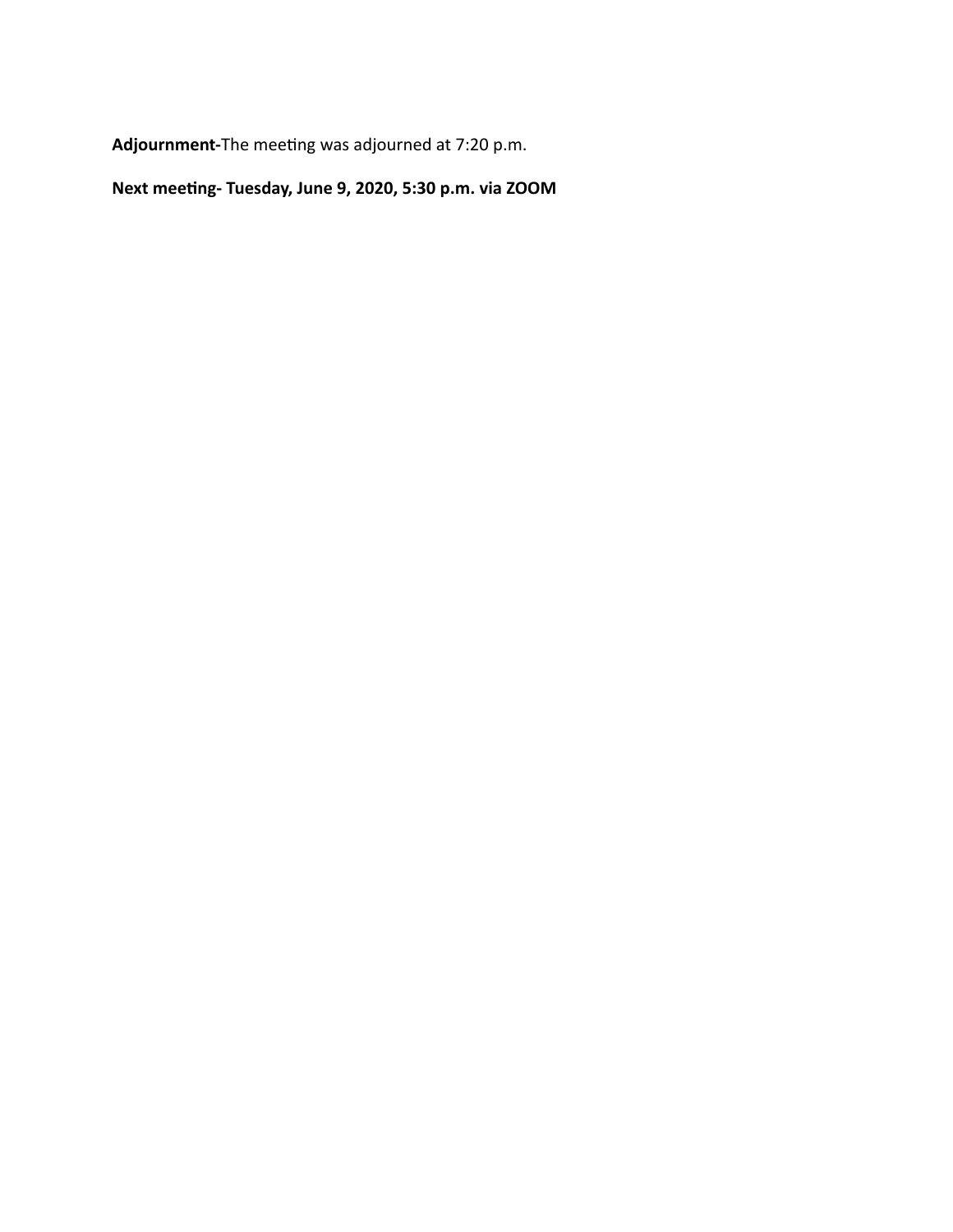### **2020 MAY DRA Notes Land Use Committee Updated 08 MAY 2020**

#### **LUC: Current**

- 1. 777 Douglas St, Executive House Hotel New Liquor Primary Application to separate and reconfigure space that is currently associated with another Liquor Primary under different operations. No added capacity, no change in hours, no outdoor seating involved. Letter will be sent 12 May 2020.
- 2. 1700 Blanshard (Hudson Place Two) Townline Development Permit w Variance for a 23-storey 245-unit rental building w 6-storey podium w ground floor commercial. Variance for building massing setback at the upper storeys. Proposed FSR 7.47. Letter sent. Went to CotW on 07 May 2020 with applicant asking to waive opportunity for public comment.
- 1150 Cook St (Pluto's) Dan Robbins & Fraser McColl Development Permit with **3.** Variance. It's over the 10-storey height limit that defines the density for the R-48 zone and the proposed density (8.98 FSR) is significantly above the OCP maximums. Letter to be sent. Status: Revised plans submitted and under review by City as of 06 May 2020.
- 4. 1244 Wharf St Robert Fung & Cascadia Architects. Rezoning to allow transient accommodation use above and below the Wharf Street frontage. No additional storeys being requested. Applicant copied LUC on Letter Of Intent sent to City 05 MAY 2020.
- 5. 504 Herald, Herald St Brew Works Mike and Lee Spence Development Permit with Variance: Applicant seeking a permit to construct a rooftop patio with an occupancy of 99 additional liquor primary seats; bringing total occupancy to 277 from the previously approved 178. Letter to be sent if application proceeds. Status: New plans submitted 17 Apr 2020. Staff Review of Revised Plans completed 27 Apr 2020. COTW to be scheduled.
- 6. 975 Pandora (Seventh Adventist Church) Townline Rezoning and BP for 121 residential rental units ranging from studio to 5-bdrm (including pods) in 16-storey tower at 5.497 FSR with ground floor commercial. Vehicle parking at 123 with bike parking at 221; both above required. There are 119 storage lockers. No retention of church building. CALUC letter submitted Mar 2019 based on previous submission. Status: Staff Review of Revised Plans completed. With Applicant since 24 Apr 2020.
- 7. 1010 Fort St Abstract Developments Rezoning for the development of a 13-storey building with ground floor commercial and 55 residential above with 7 vehicle parking (2) visitor) and 97 bike parking spots. Proposed FSR 5.37. The CALUC letter submitted 1 Oct 2019. Status: Staff Review of Revised Plans since 23 Mar 2020.
- 900-block Yates (Market On Yates & Harris Green Village) between Quadra to Vancouver **8.** and Yates to View, as well as the eastern half of the 1000-block Yates (mid-block to Cook) - Starlight Investments. Status: With Applicant since 21 Feb 2020. CALUC letter submitted to City 08 Mar 2020.
- 9. 937 View St Nelson Investments w de Hoog & Kierulf Development Permit with Variance to build a 15-storey 253 rental units with parking for 15 vehicles and 172 bikes on R48 land and located in Fort St Heritage Corridor using pre-fabricated components. Proposed FSR 7.27. Several setback variances are sought which negatively effect livability.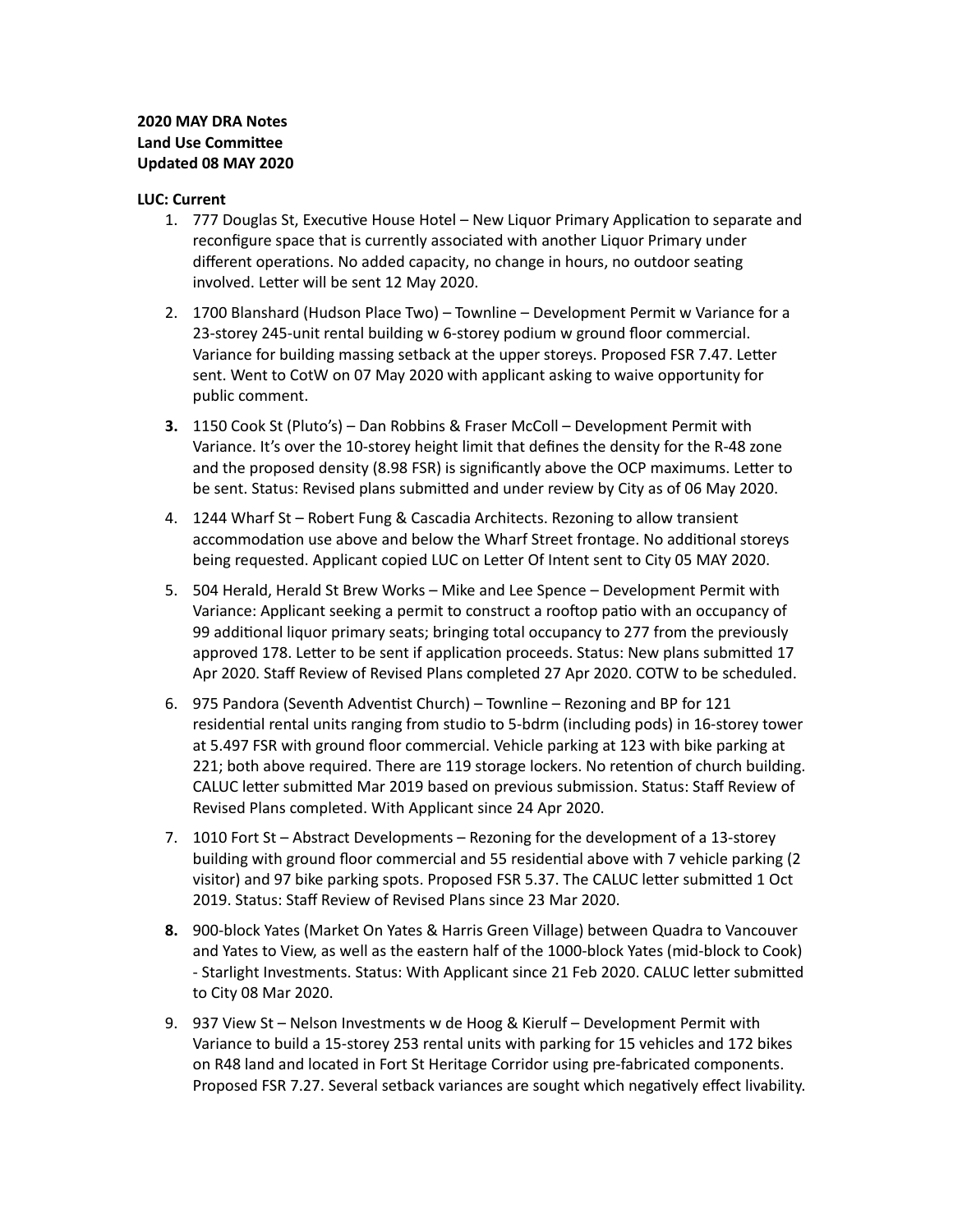Applicant is not proposing to rezone away from R-48 zone. Letter sent 2 Feb 2020. Status: With Applicant since 06 Mar 2020.

- 10. 1124 Vancouver J. Gordon Enterprises Second CALUC held 06 Nov 2019 but information presented was not complete. DRA LUC will postpone any additional CALUC meetings for this project until after the applicant gets approval by the Advisory Design Panel. CALUC letters submitted for both meetings. Status: Project reviewed and declined by ADP on 26 Feb 2020.
- 11. 777 Herald Townline Hudson Place One Development Variance Permit for a height variance from the previously approved plans. Status: Application Received and Review by City 20 Feb 2020. Note: This project was granted a 3m height variance in 2018. Construction of this building is nearing completion.
- 12. Blanshard Block/Montrose Winter Garden Hotel David Fullbrook with D'Ambrosio -Site Specific Zone and OCP Amendment for Core Business area density. Project proposes unique tower design for modern low-staff hotel catering to tech industry/millennials. Density requested 6.16: 1 from 3.0:1 and requested height of 65.5 m from 43.0m. The remainder of the block, The Montrose Building, will be designated heritage and maintained with residential and small CRUs. CALUC letter to be sent.
- 13. Duck Block UVic Properties/Chard Rezoning, Development Permit and Heritage Alteration for 6-storey 139-unit hotel with ground floor commercial with FSR 4.0 (from 4.39). Includes an OCP amendment for a very significant increase in density offside of the Official Community Plan maximum densities for Old Town and best practices of Heritage Conservation. Status: On Thurs 06 Feb 2020, CotW voted to send this project to Public Hearing.
- 14. Conflict between OCP project to expand Government St Pedestrian Mall to Chatham vs bike lane project planned for Government St. Letter to be sent.

### **LUC: Ongoing and Active**

- 1. Audit of CoV Community Amenity Fund: itemized list of monies collected and spent since the start of the fund, identifying the dates and related projects, in addition to proposed future expenses with amounts and identifying the project by name.
- 2. 1620 Blanshard (Gateway Green) Tri-Eagle & Jawl Residential Temporary Use Permit to demolish the two-storey commercial building and provide 62 surface parking spaces. Staff recommendation to decline the TUP. Council approved the TUP but requested that the applicant work with Staff to explore the temporary use of the site for modular housing as opposed to parking. There will be another public notice circulated (for any TUP use) before it goes to Public Hearing. Status: Report Preparation by Planner since 14 Nov 2019.
- 3. Northern Junk Reliance Properties Rezoning for the redevelopment of existing heritage buildings and a residential with ground floor commercial, mixed use addition, concurrent Heritage Alteration with FSR 3.39. CALUC Letter submitted 10 Sept 2019. Status: Staff Review of Revised Plans since 22 Oct 2019.
- 4. On 04 Jul 2019 at Committee of the Whole, Council unanimously passed the recommendation "That Council consider as part of the 2020 budget discussions the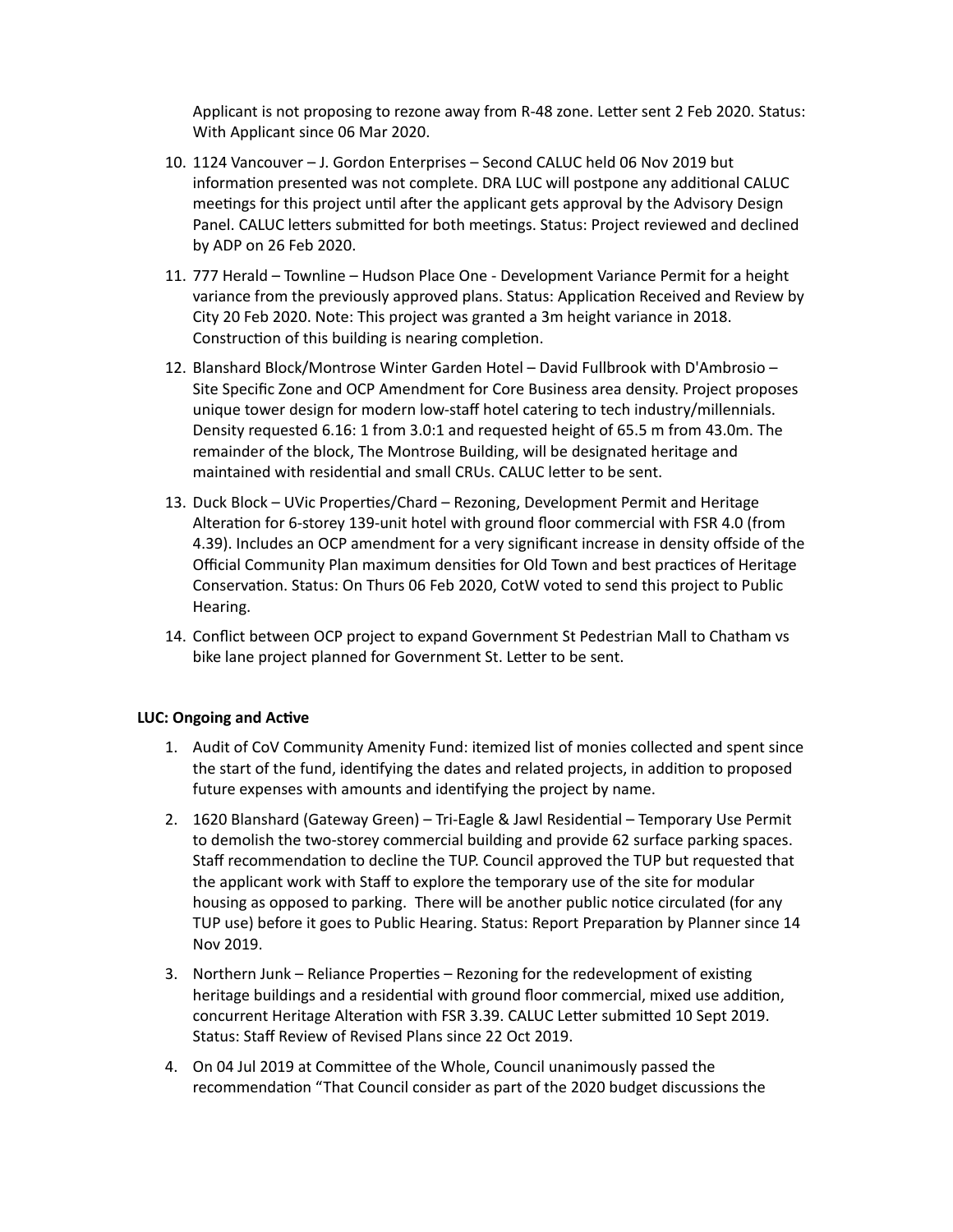allocation of some new assessed revenue for parks and green space acquisition and amenities in neighbourhoods where development is occurring."

- 5. 550 Pandora Housing Society with Alan Lowe Rezoning for a 5-storey, 36-unit affordable-housing rental apartment building with ground-floor commercial use. Proposed FSR 3.62. Status: With Applicant since 4 Dec 2018.
- 700 Douglas (Bus Depot) Bosa with James KM Cheng Rezoning to construct long-term 6. rental with ground floor commercial. Status: With Applicant since 4 Oct 2019.
- 7. Community walking tour with Director of Planning, Karen Hoese in the spring with LUC to discuss built examples, etc.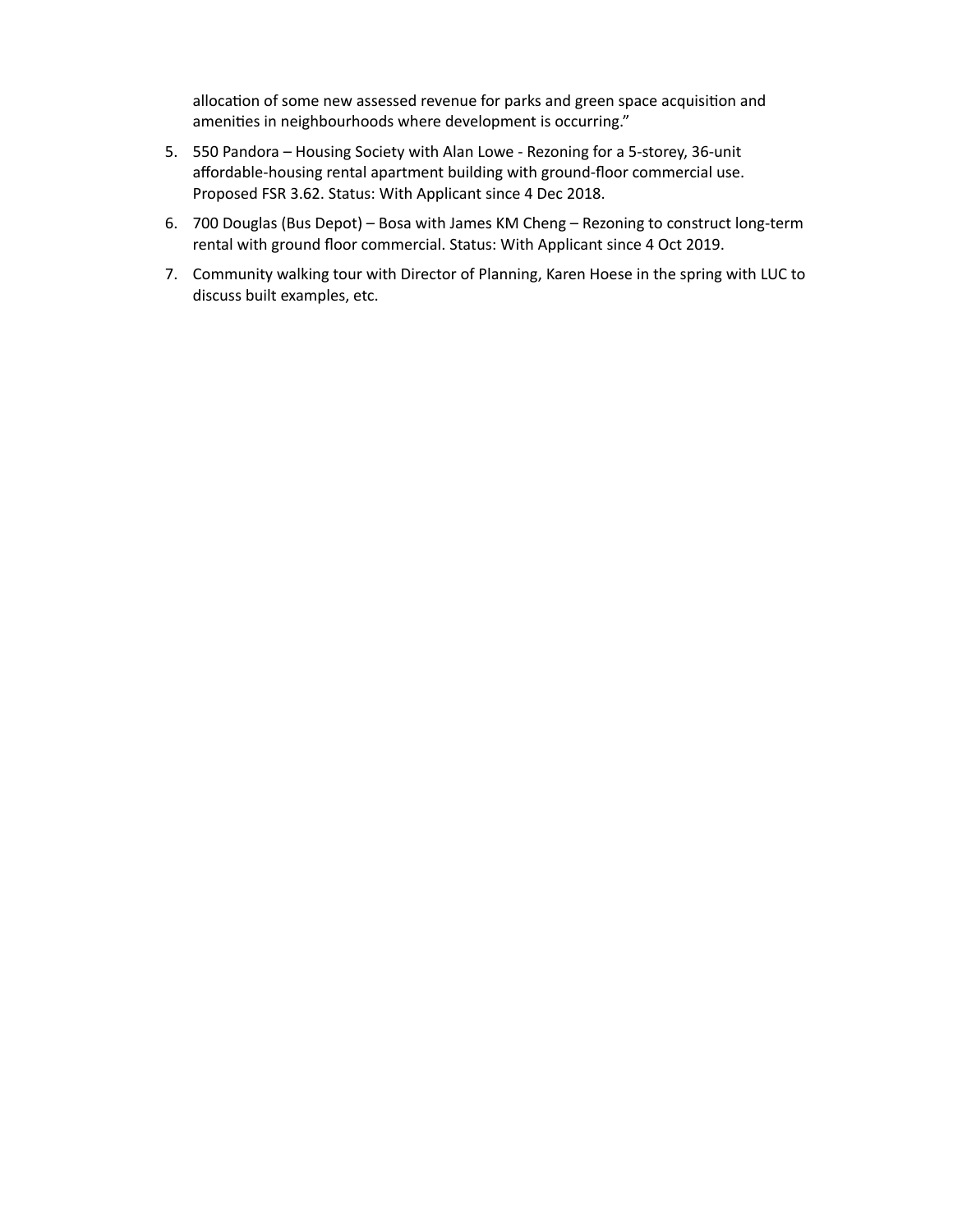Urban Livability Committee May 2020

The Committee has not met since the start of social distancing so the comments are my own and not reflective of the committee's discussion.

Sandra

## **900 Pandora Street Good Neighbour meeting**

Meetings of the committee have been suspended until further notice.

### **Downtown Service Providers Committee**

The committee has been meeting via Zoom.

**Comment** – Homelessness needs to be understood in the context of a forty-year failure on the part of governments to ensure the continuing existence of housing for low-income people. The inability to find housing, coupled with inadequate mental health and addictions care and below poverty level social assistance rates, has resulted in an increasing number of people who live their lives on the street. The population includes a disproportionate number of Indigenous people with histories of trauma as well as a sizable number of people with mental health and addictions issues, brain injury, physical disability and, increasingly, poor seniors. It is a systemic **issue not an individual issue.** The disruption of routine in response to the closing of support spaces for people as well as the loss of income streams like panhandling and an increase cost of drugs has resulted in a spike in anxiety among folk who are homeless. There have been overdose deaths at both the Pandora and Topaz Park encampments.

Social disorder and criminal behaviour need to be understood in this context. We have created a system in which people are set up for failure and when they fail, they are blamed.

**Meeting notes** - Service providers have stepped up their work coordinating with the City and BC Housing to provide services to people displaced due to the closing of the early winter shelters and the immediate shut down of all spaces previously providing support to homeless individuals.

The main encampments at Topaz Park and outside Our Place/The Harbour are being disbanded as people are moved into hotels and into the Save-On-Foods arena. The deadline for the closure of the camps has been extended to May 20<sup>th</sup>.

The focus of the response has been toward visible homelessness which impacts housed residents. Those currently living in other shelter situations or sleeping in Beacon Hill Park are not being moved. The City is continuing to apply pressure on the Province to provide housing for residents of the encampments once the immediate crisis is over and hotels/the arena are returned to their regular functions.

There were 229 tents at Topaz Park and 125 tents on Pandora at the time of the last DSP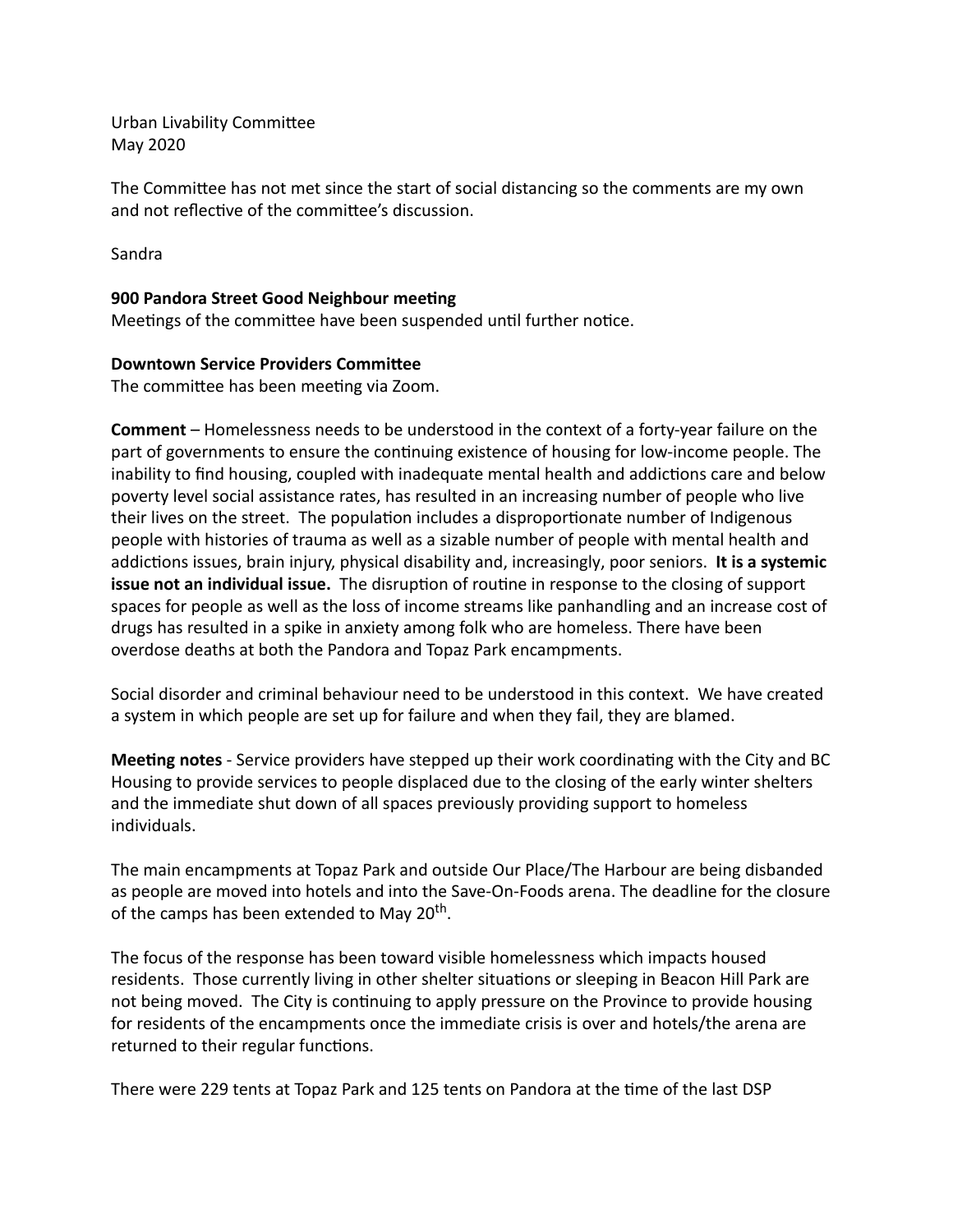meeting. Names have been taken of those currently camping to ensure that additional people don't join the encampments in the hopes of eventually acquiring housing. For those currently living in shelters and who are on the BC Housing list (a wait that is often years in length), the prioritizing of people in the encampments is unfair.

As expected, there have been challenges in moving people into the hotels. Concern has been expressed that mental health and addictions supports were not put in place in time before the arrival of people. There is concern that overdose deaths will increase as a result of the social isolation. There have been reports of long-term low-income hotel guests being evicted to make space for encampment guests.

Hopefully some good news?

https://victoria.citified.ca/news/926-932pandora-avenue-city-of-victoria-acquires-pandora-avenue-land-holdings-across-from-our-placeshelter/?fbclid=IwAR28Tb07BR8oqm2qktUnzTwMaXOSiazKAwZ1aTCMYoa-eV8TQ2NnwuI8Z8o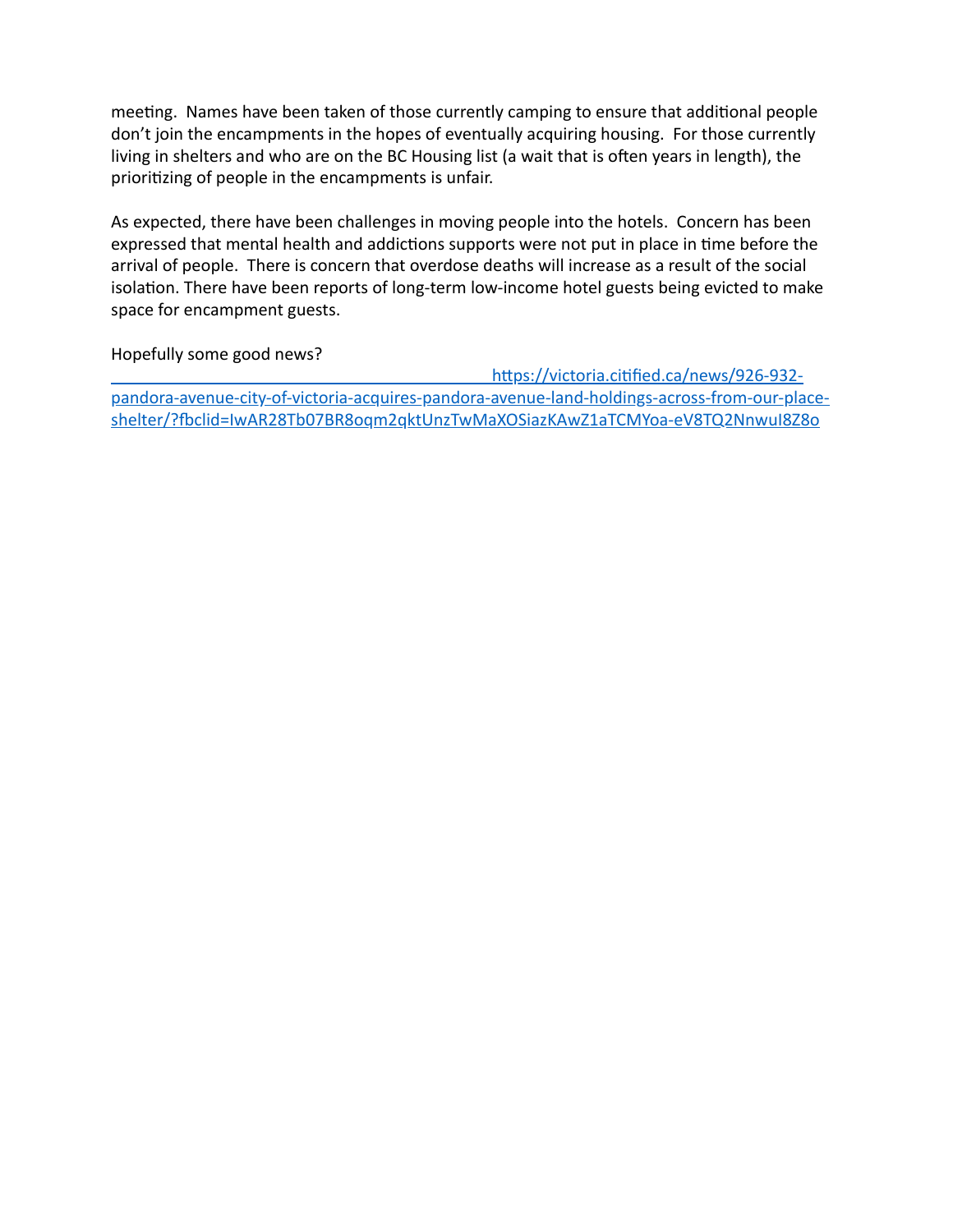# Urban Ecology & Agriculture Committee Update 05-2020

## **Urban Ecology & Agriculture Committee:**

• At the DRA AGM held on March 11, 2020, it was agreed that the name of this committee would be shortened from Urban Ecology/Urban Agriculture Committee to Urban Ecology & Agriculture Committee.

### **Yates Street Community Garden:**

- On February 23, 2019, the Yates Street Community Garden held its second Annual Membership Meeting (AMM), to which all members of the Garden were invited to review the prior year's successes, discuss any challenges, socialize and renew their memberships in the Garden.
- We applied for a 2020 Community Garden Coordinator Grant from the City of Victoria, and have received a grant cheque in the amount of \$10,000.00. It is from these grant monies that we pay the Yates Street Community Garden's contract coordinator (Laura Fraser). In each of the YSCG's prior years of operation, we have divided the grant amount equally and paid it to the coordinator over a 12 month contract period.
- The City's Parks department has made some recent changes to their Community Garden Coordinator Grant Terms of Reference document. The most recent changes directly affect what those grant funds can be used for (**see details in "Changes to the Community Garden Volunteer Coordinator Grant Terms of Reference", below**)
- To the best of my knowledge we have not yet seen a copy (electronic or paper) of the City's new Community Garden Licence of Occupation for the land that the Yates Street Community Garden (YSCG) is located on. When I spoke with the City's interim Food Systems Coordinator in early March, she verbally confirmed that the YSCGs new licence had been renewed for a period of 5 years beyond the expiration of the old one, which expired in August of 2019. This would mean that the new licence would be in effect until August 20, 2024.

## **Urban Gardening:**

• We are still looking into the DRA's compatibility of the proposed *Street to Sky Project*, a concept proposed by **Jill Doucette**, Founder and CEO of **Synergy Enterprises**, along with **Holly Dumbarton**, Project Manager for the **Food Eco-District (FED). Again, the original request was a** letter of support from the Downtown Residents Association, and 1 or 2 representatives of the DRA to act as advisers throughout the project, meeting 2–3 times throughout the project.

### **Urban Ecology:**

• Nothing to report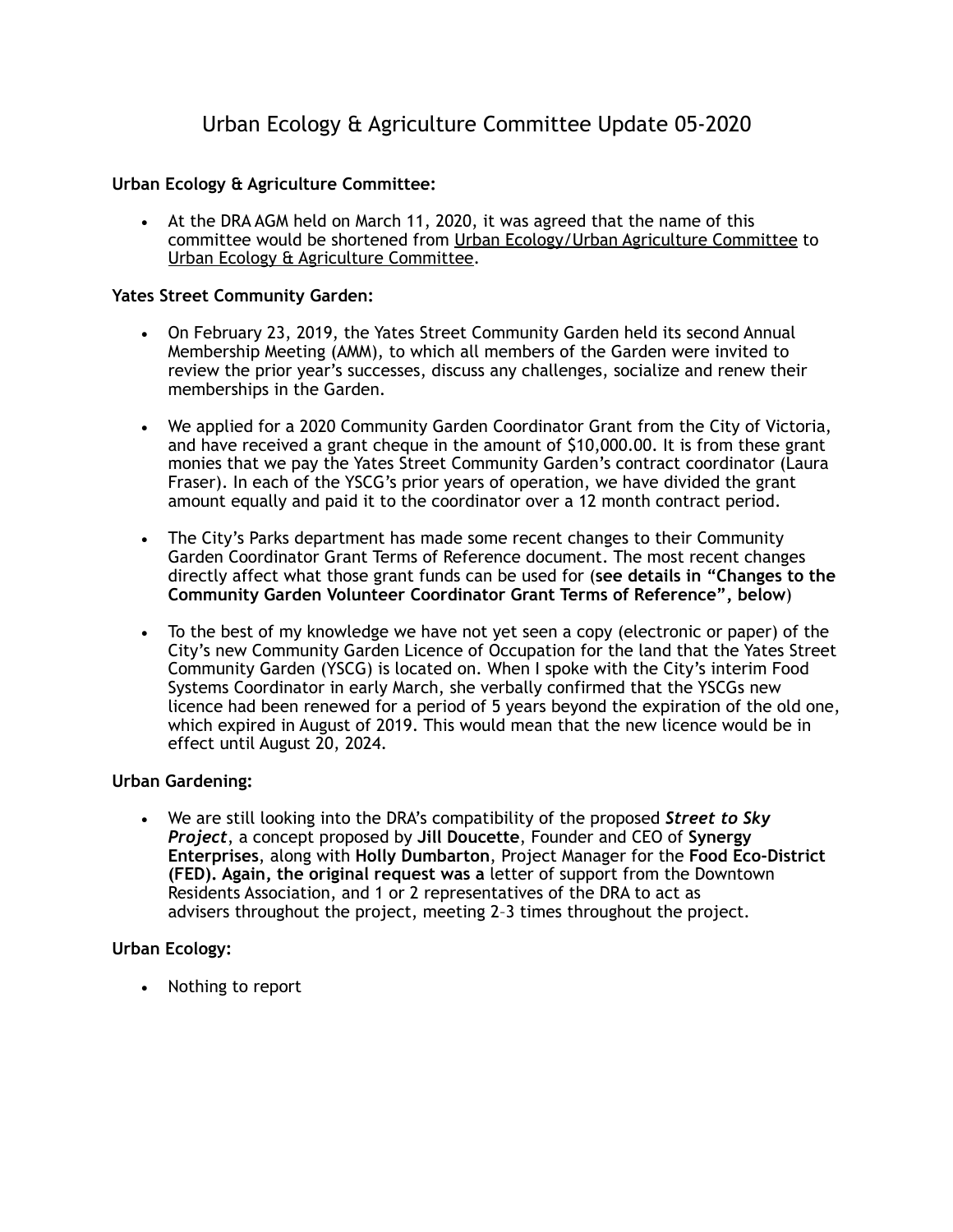### **Changes to the Community Garden Volunteer Coordinator Grant Terms of Reference:**

The City's Parks department has made some recent changes to their Community Garden Coordinator Grant Terms of Reference document.

In grant years 2019 and earlier, the terms of reference were very simple, and stated that the only eligible expenses for the granted funding was, "Funding for an individual to coordinate volunteers". Accordingly, in each of the YSCG's prior years of operation, we have divided the grant amount equally and paid it to the contractor over a 12 month contract period. For example, during this past year, we have been paying \$833.33 per month for the contract.

During the application period for the 2020 grant year, a revised terms of reference document, "Community Garden Volunteer Coordinator Grant Terms of Reference (2019)" was posted to the City's website. This document included expanded definitions, specified expectations, and much more specific and expanded reporting requirements, but still indicated that the only eligible expenses for the granted funding was, "Funding for an individual to coordinate volunteers".

On April 30, 2020, Alex Harned, Food Systems Coordinator for the City introduced a revised terms of reference document, titled, "Community Garden Volunteer Coordinator Grant Terms of Reference (2020)". This document is very similar to the 2019 dated document, except for the Eligible expenses section, which now reads as:

- Funding for an individual to coordinate community gardening volunteers
- 20 per cent of the grant can be used for gardening materials, equipment and supplies
- Five per cent of the grant can cover the cost of hiring external workshop instructors (if the community garden volunteer coordinator does not have the expertise), as it is required that each grant recipient offer one free workshop to the public annually

This is awkward as it now allows us to spend up to 20% of the monies on gardening materials, equipment and supplies, however I'm not in favour of reducing the amount of money paid to our current contractor. We currently do not have an contract in place with our contractor, and we have been operating month to month based on the previous contract.

See the following pages for reference:

- Page 3: Community Garden Volunteer Coordinator Grant Terms of Reference, grant years 2019 and earlier.
- Pages 4-5: Community Garden Volunteer Coordinator Grant Terms of Reference, at grant year 2020 application.
- Pages 6-8: Community Garden Volunteer Coordinator Grant Terms of Reference, as of late April, 2020.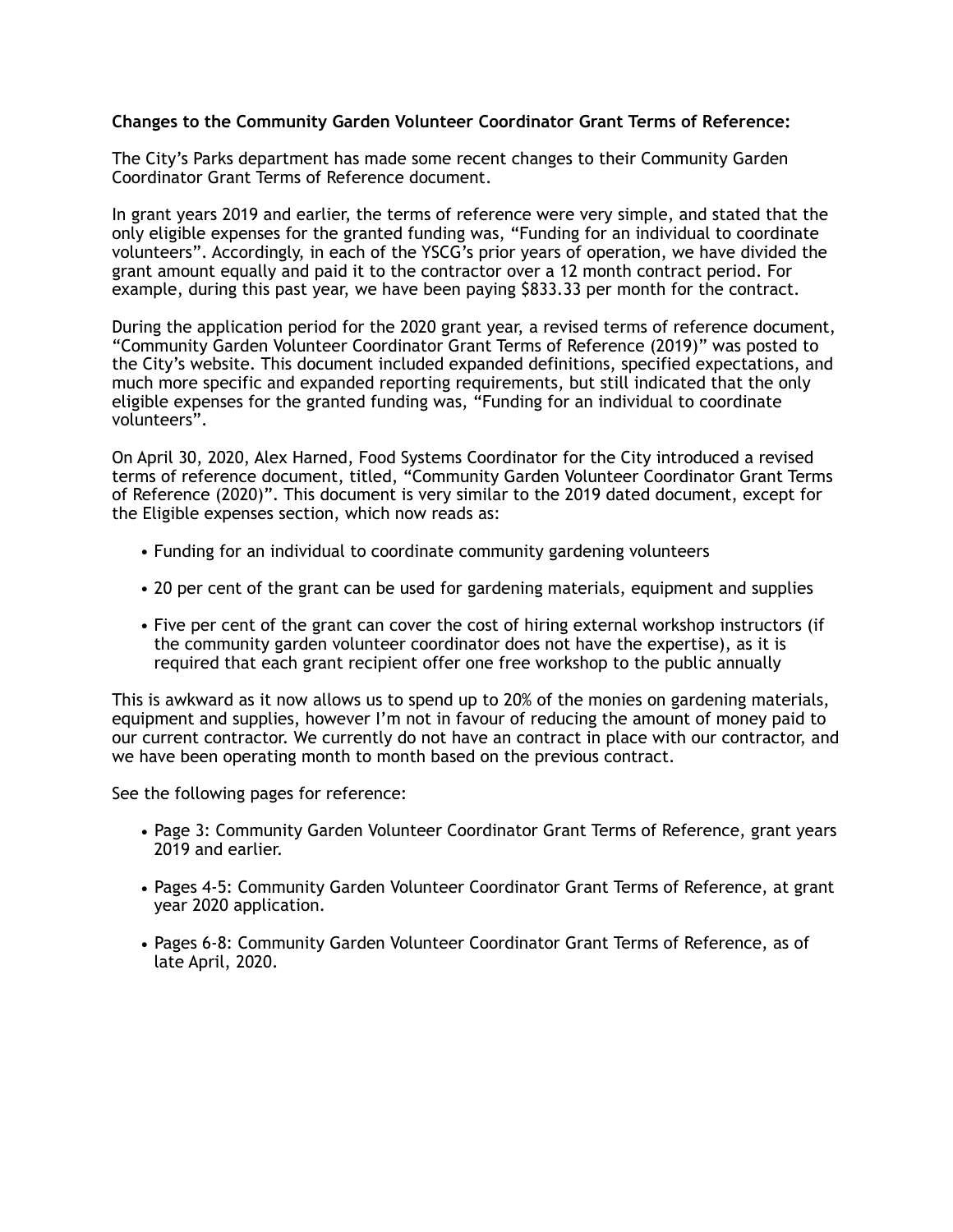# **Community Garden Volunteer Coordinator Grant Terms of Reference**

# **Purpose:**

The purpose of this grant is to hire a programmer that will be responsible for coordinating volunteer activities in community gardens with food production as a primary focus.

# **Funding:**

The total funding available is for neighbourhoods that have community gardens with food production.

# **Eligibility:**

The neighbourhoods that have existing gardens with food production and therefore are eligible to apply include:

- Vic West
- Fairfield-Gonzales
- Fernwood
- Burnside-Gorge
- James Bay
- Hillside-Quadra
- Downtown
- North Park

Other neigbourhoods that would like to establish a community garden with food production under the Community Garden Policy, are eligible to apply once the garden has been established.

To be eligible for the funding the following criteria must be met:

- Applicant must be a community or neighbourhood association
- Applicant must be responsible for managing a community garden, which includes commons gardens, allotment gardens and community orchards
- An agreement with the City for the management of the garden must be in place or the garden must be on City lands
- One application per eligible neighbourhood is preferred

Eligible expenses:

• Funding for an individual to coordinate volunteers

Ineligible expenses:

- Materials and supplies
- Equipment
- On-going operating costs (eg. water)

## **Award:**

Payment of the grant will be issued in March to align with the growing season.

# **Reporting**:

A final report will be required and at a minimum will outline:

- The number of volunteer activities/events
- Total number of volunteers
- A description of the projects and outcomes achieved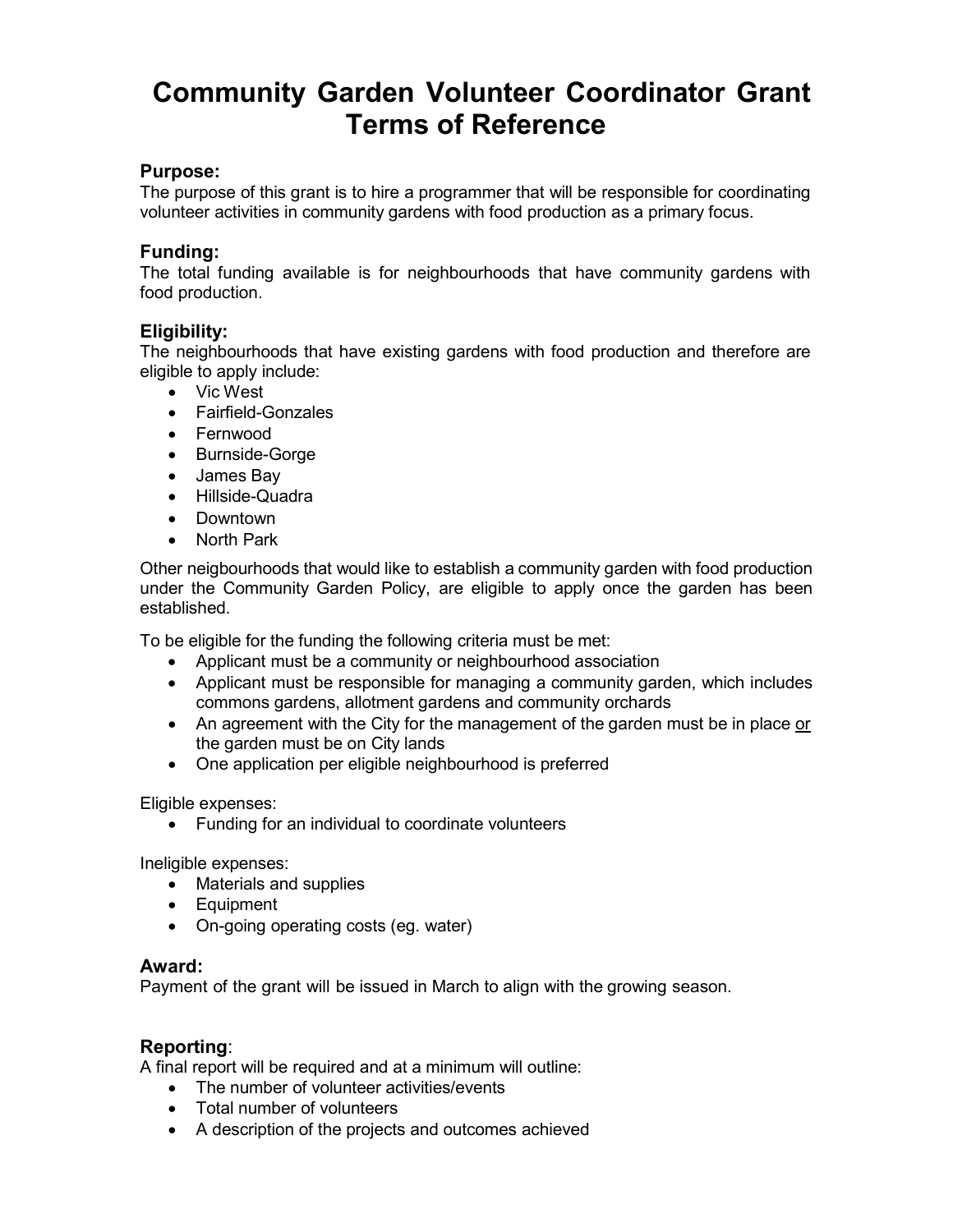# **Community Garden Volunteer Coordinator Grant Terms of Reference (2019)**

### **Purpose:**

The purpose of this grant is to hire a programmer that will be responsible for coordinating volunteer activities in community gardens and eligible community growing projects.

### **Funding:**

Community Garden Volunteer Coordinator Grants are available to any neighbourhoods that manage and maintain community gardens as defined in the City of Victoria's Community Garden Policy. This includes new and existing community gardens. Eligibility also extends to non-profits operating community growing projects made accessible by the City of Victoria such as the Urban Food Tree Stewardship Program and community boulevard gardening.

The grants are intended to provide funding for a person to conduct outreach, coordinate volunteers and to promote educational growing opportunities for the community.

### **Gardening activities include:**

Community gardening includes, but is not limited to, the following types of activities:

- Growing annual and perennial food plants, medicinal plants, and flowers
- Growing Indigenous, cultural and native plants
- Pollinator gardens and hobby beekeeping
- Permaculture projects
- Fruit and nut trees
- Demonstration farming
- Edible landscaping

**Eligibility:** To be eligible for the funding the following criteria must be met:

- Applicant must be a community or neighbourhood association
- Applicant must be responsible for managing a community garden, which includes commons gardens, allotment gardens and community orchards (see Community Garden Policy for full definitions) or eligible projects made accessible by the City of Victoria, such as the Urban Food Tree Stewardship Project and/or community boulevard gardening
- An agreement with the City for the management of the garden must be in place or the garden must be on City lands
- One application per eligible neighbourhood is preferred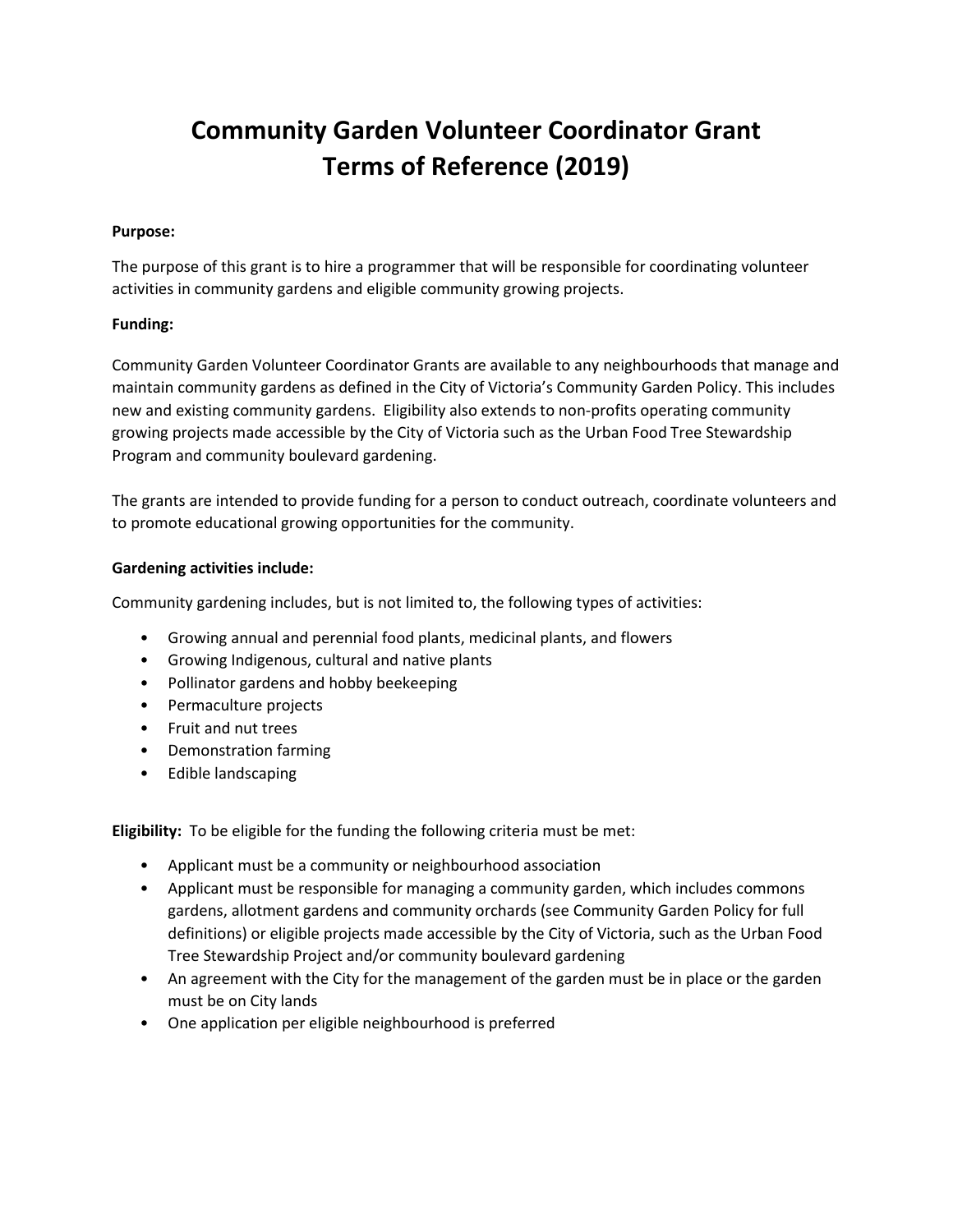Eligible expenses:

• Funding for an individual to coordinate volunteers

Ineligible expenses:

- Materials and supplies
- Equipment
- On-going operating costs (e.g. water)

**Award:** Payment of the grant will be issued in the spring to align with the growing season.

**Expectations:** By accepting this grant, the Community Garden Volunteer Coordinators are expected to:

- Attend a free Community Garden Gathering in March 2020
- Organize a minimum of two volunteer work parties annually (can include volunteer appreciation gathering)
- Offer a minimum of two garden public garden tours and one private garden tour annually
- Offer a minimum of one workshop free to the public annually
- Report out on volunteer data-tracking, work parties, workshops and events offered (see below).

**Reporting:** A final report will be required and at a minimum will outline:

- A Volunteer Coordinator role description, with projects and deliverables associated
- Approximate number of coordination hours worked each month
- A budget
- Delineate if this position is:
	- o An Employee (hourly or salary)
	- o A Contractor (hourly or deliverables based)
	- o Receiving an Honorarium
- Submit a Volunteer Outreach Plan: description of marketing, outreach plan and steps taken to obtain and retain and appreciate volunteers.
- Report out on volunteer data-tracking including:
	- $\circ$  The number of volunteers and levels of commitment (e.g. weekly, monthly, once);
	- o Descriptions of activities at garden work parties;
	- o Evaluation and outcomes achieved
- Report out on Workshops, Tours and Educational Events offered to the public, including:
	- o Marketing strategies
	- o Activities undertaken, or themes associated
	- o Number of attendees and demographics
	- o Evaluation and outcomes achieved
	- o Collaboration opportunities undertaken or partner organizations
- Collect stories of impact who benefits from the gardens? Share 3 stories of how the community garden has positively impacted a community member, volunteer or neighbour.
- Photos with City of Victoria Media Release Forms Signed (see attached to Final Report Template)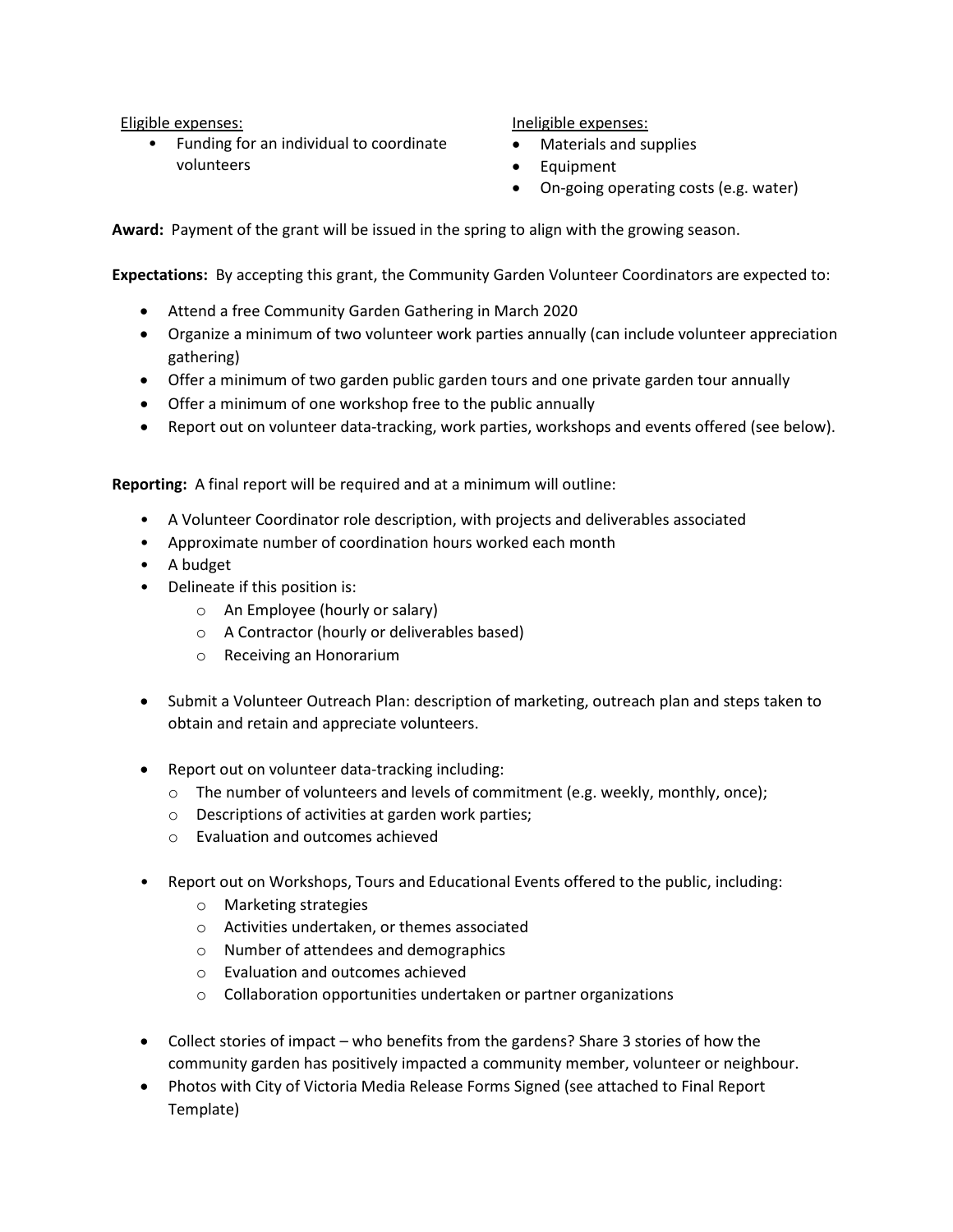# **Community Garden Volunteer Coordinator Grant: Terms of Reference (2020)**

## **Purpose:**

The purpose of this grant is to hire a programmer that will be responsible for coordinating volunteer activities in community gardens and eligible community growing projects.

# **Funding:**

Community Garden Volunteer Coordinator Grants are available to neighbourhoods that manage and maintain community gardens as defined in the City of Victoria's Community Garden Policy. This includes new and existing community gardens. Eligibility also extends to registered non-profits operating community growing projects made accessible by the City of Victoria such as the Urban Food Tree Stewardship Program and community boulevard gardening.

The grant's primary intent is to provide funding for a person to conduct outreach, coordinate volunteers and to promote educational growing opportunities for the community.

# **Gardening activities include:**

Community gardening includes, but is not limited to, the following types of activities:

- Growing annual and perennial food plants, medicinal plants, and flowers
- Growing Indigenous, cultural and native plants
- Pollinator gardens and hobby beekeeping
- Permaculture projects
- Fruit and nut trees
- Demonstration farming
- Edible landscaping

## **Eligibility:**

To be eligible for the funding, the following criteria must be met:

• Applicant must be a registered non-profit society, preferably a community or neighbourhood association; however, if the applicant is a non-profit society coordinating community gardening activities (and is not a community or neighbourhood association), the applicant must provide a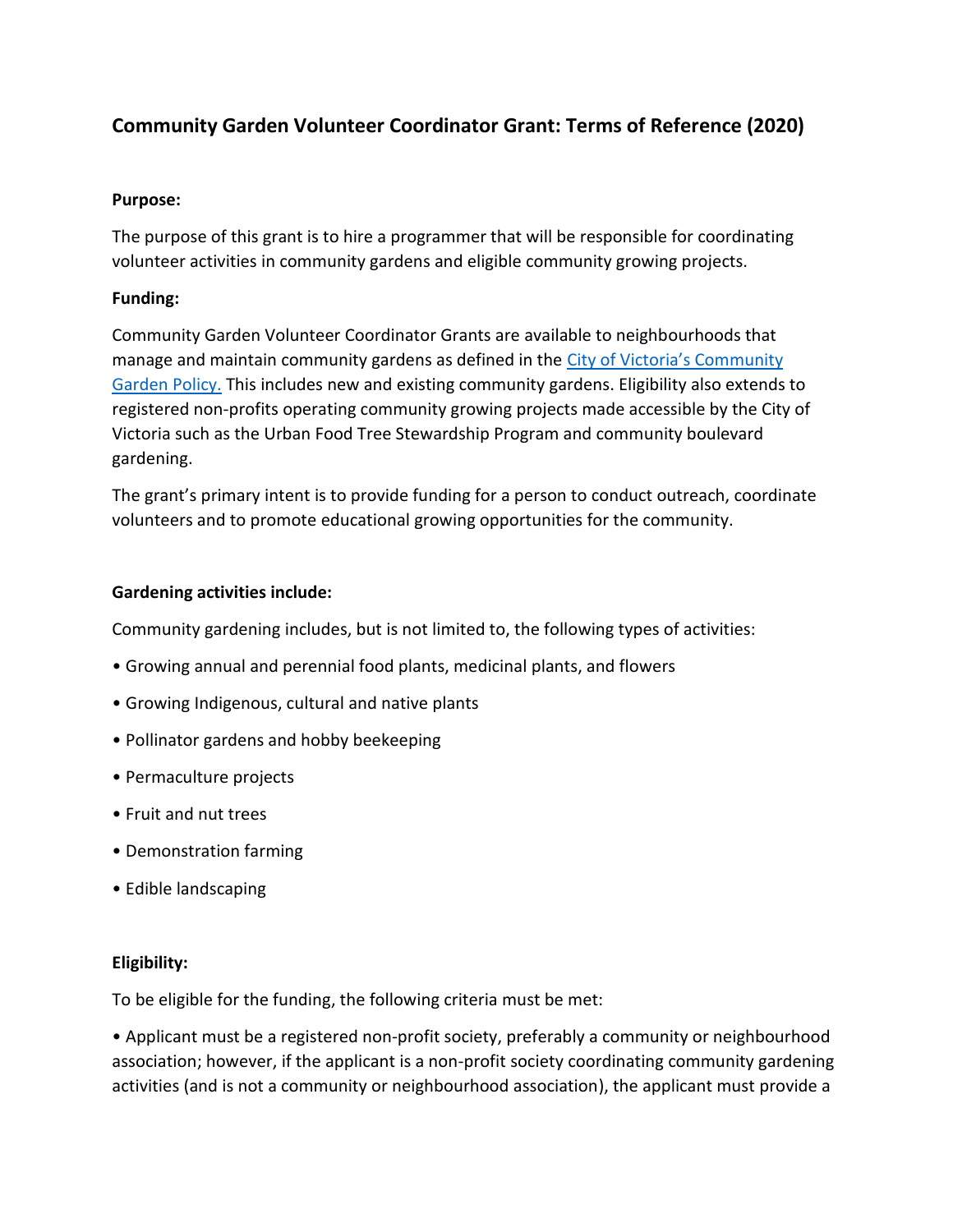letter of support from the community or neighbourhood association where the garden activities are located

• Applicant must be responsible for managing a community garden, which includes commons gardens, allotment gardens and community orchards (see Community Garden Policy for full definitions) or eligible projects made accessible by the City of Victoria, such as the Urban Food Tree Stewardship Project and/or community boulevard gardening

• An agreement with the City for the management of the garden must be in place or the garden must be on City lands

• One application per neighbourhood is preferred

# **Eligible expenses:**

- Funding for an individual to coordinate community gardening volunteers
- 20 per cent of the grant can be used for gardening materials, equipment and supplies

• Five per cent of the grant can cover the cost of hiring external workshop instructors (if the community garden volunteer coordinator does not have the expertise), as it is required that each grant recipient offer one free workshop to the public annually

## **Ineligible expenses:**

• Ongoing operating costs (e.g. water)

## **Award:**

Payment of the grant will be issued in the spring to align with the growing season.

If the grant recipient does not report out on the total amount awarded within the year, the remaining amount must be returned to the City of Victoria Finance department.

## **Expectations:**

By accepting this grant, the Community Garden Volunteer Coordinators are expected to:

• Attend a free Community Garden Gathering - **postponed to fall 2020 due to COVID-19**

• Organize a minimum of two volunteer work parties annually (can include volunteer appreciation gathering)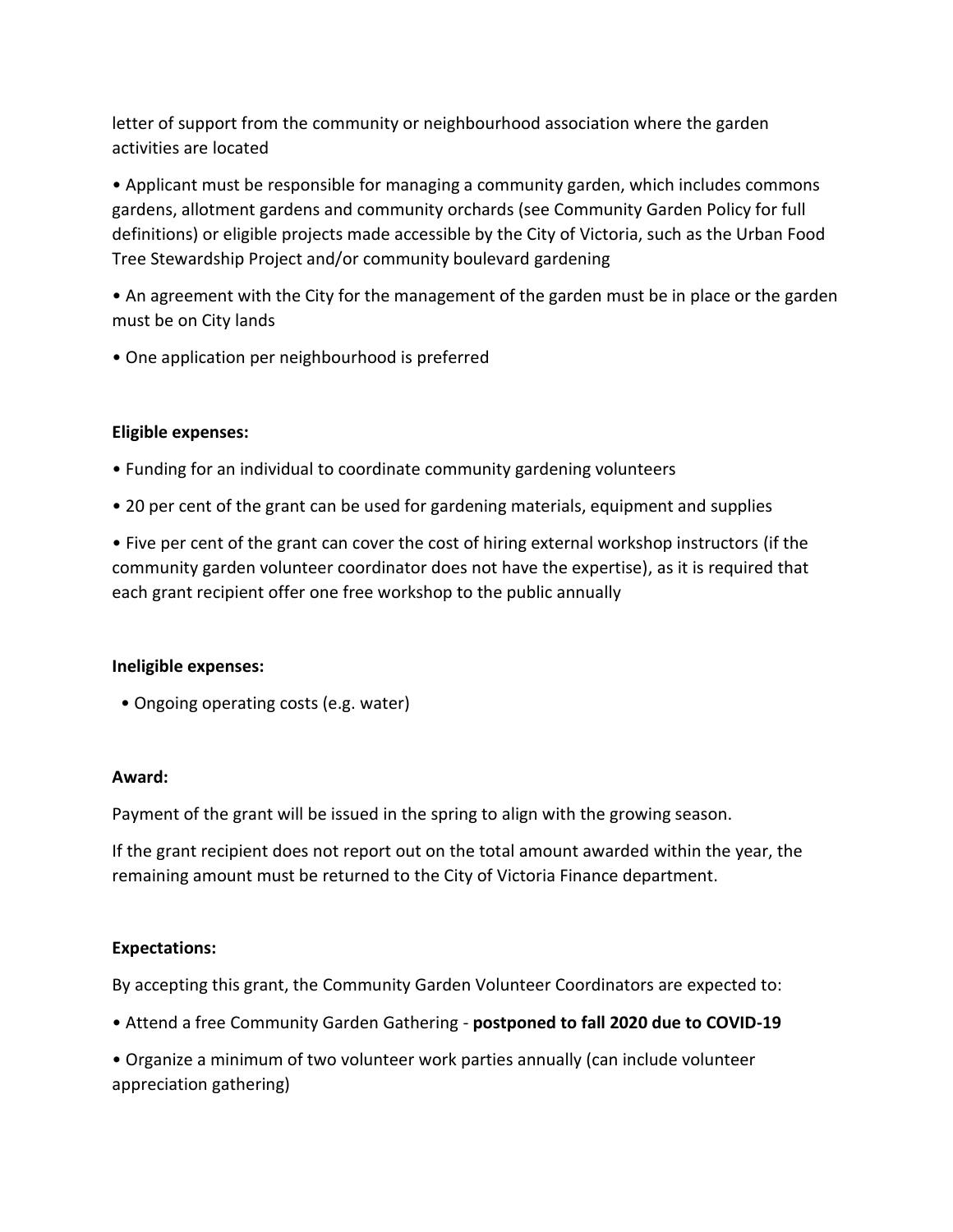• Offer a minimum of two public garden tours and one private garden tour (i.e. classrooms, etc.) annually - **postponed due to COVID-19**

- Offer a minimum of one workshop free to the public annually **transition to online options**
- Report out on volunteer data-tracking, work parties, workshops and events offered

# **Reporting:**

A final report will be required and at a minimum will outline:

• A Volunteer Coordinator role description, with projects and deliverables associated and the approximate number of coordination hours worked each month

• A budget

• Submit a Volunteer Outreach Plan: description of marketing, outreach plan and steps taken to obtain and retain and appreciate volunteers.

• Report out on volunteer information, such as the number of volunteers and levels of commitment (e.g. weekly, monthly, once), descriptions of garden activities, and evaluation and outcomes achieved

• Report out on workshops, tours and educational events offered to the public, including outcomes achieved and collaboration or partnerships with other organizations

• Collect stories of impact – who benefits from the gardens? Share three stories of how the community garden has positively impacted a community member, volunteer or neighbour

• Photos with City of Victoria Media Release Forms signed (see attached to Final Report Template)